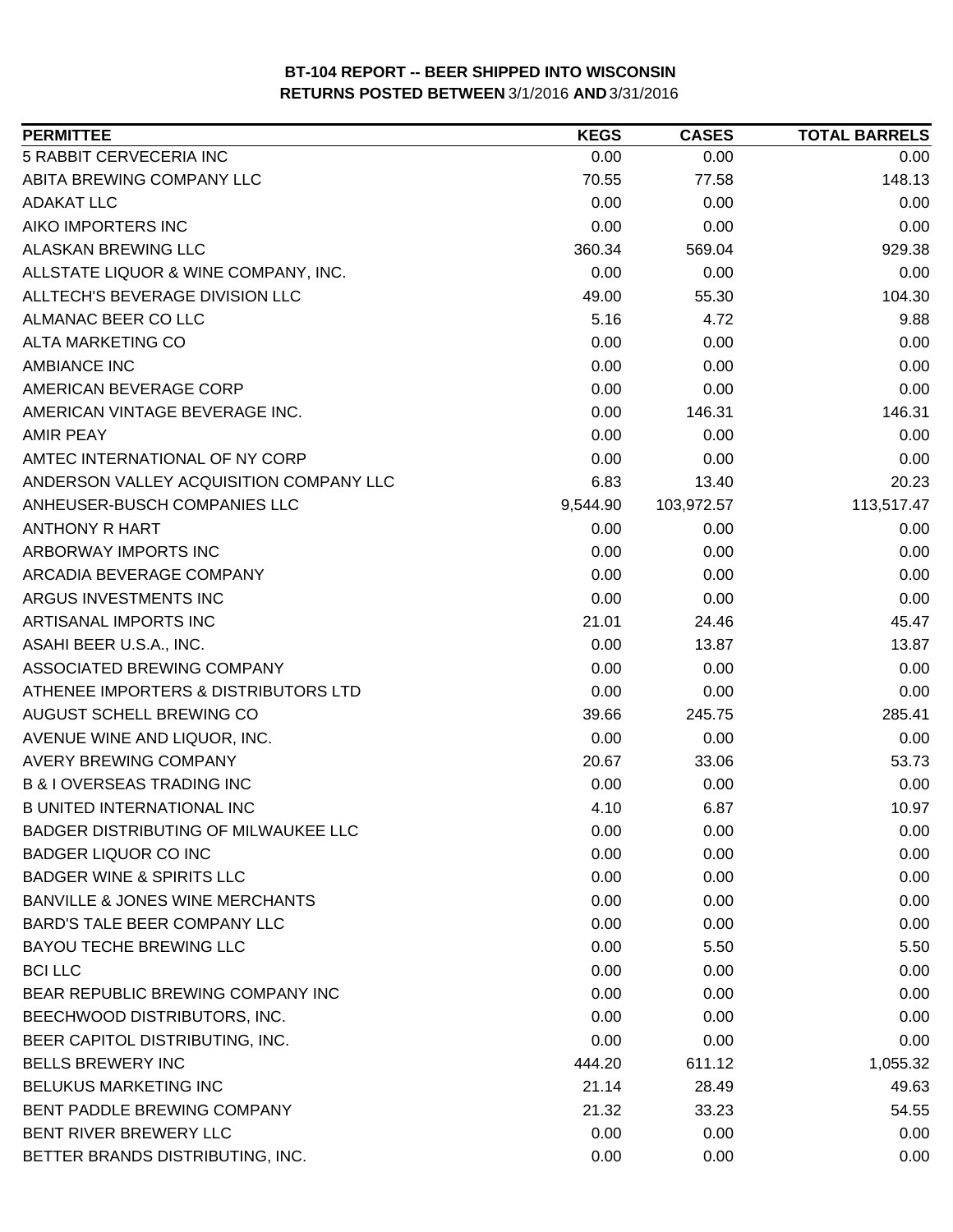| <b>BEVLINK LLC</b><br>0.00<br>0.00<br>0.00<br>BIG CHICAGO BREWING COMPANY LLC<br>0.00<br>0.00<br>0.00<br><b>BIG SKY BREWING CO</b><br>20.00<br>34.69<br>54.69<br><b>BIG WOOD BREWERY LLC</b><br>0.00<br>0.00<br>0.00<br>BILL'S DISTRIBUTING, LTD.<br>0.00<br>0.00<br>0.00<br><b>BINDING BRAUEREI USA INC</b><br>0.00<br>29.87<br>29.87<br><b>BLACK LIST BEER LLC</b><br>0.00<br>0.40<br>0.40<br><b>BOSTON BEER CORPORATION</b><br>1,777.29<br>2,179.78<br>402.49<br><b>BOULDER BEER INC</b><br>14.50<br>25.26<br>39.76<br>BRAU BROTHERS BREWING COMPANY, LLC<br>0.50<br>17.10<br>16.60<br>BREAKTHRU BEVERAGE GROUP LLC<br>0.00<br>0.00<br>0.00<br>BREAKTHRU BEVERAGE GROUP LLC<br>0.00<br>0.00<br>0.00<br>BREAKTHRU BEVERAGE WISCONSIN NORTH LLC<br>0.00<br>0.00<br>0.00<br>BRECKENRIDGE BREWERY LLC<br>8.00<br>31.35<br>39.35<br>7.84<br>29.47<br><b>BRIAN EWING</b><br>21.63<br>0.00<br>BROWN-FORMAN CORPORATION<br>78.28<br>78.28<br>0.00<br><b>BURNING BROTHERS BREWING LLC</b><br>0.00<br>0.00<br>0.00<br>C.J.W., INC.<br>0.00<br>0.00<br>CANAL STREET BREWING CO LLC<br>385.71<br>84.00<br>301.71<br>0.00<br>CAPITOL-HUSTING COMPANY, INC.<br>0.00<br>0.00<br>0.00<br>0.00<br>0.00<br><b>CAROLE MINOGUE</b><br>CARRIAGE HOUSE IMPORTS, LTD.<br>0.00<br>11.96<br>11.96<br>CASTLE DANGER BREWING CO LLC<br>0.00<br>0.58<br>0.58<br>CENTRAL BEER DISTRIBUTORS, INC.<br>0.00<br>0.00<br>0.00<br>0.00<br>CENTRAL BEER IMPORT & EXPORT INC<br>0.00<br>0.00<br>CHAS A BERNICK INC<br>0.84<br>6.72<br>5.88<br><b>CHATHAM IMPORTS INC</b><br>0.00<br>0.00<br>0.00<br><b>CHRISTIAN P SCHAEFER</b><br>0.00<br>0.00<br>0.00<br><b>CISCO BREWERS INC</b><br>0.00<br>0.00<br>0.00<br><b>CLASSIC BREWING COMPANY</b><br>0.00<br>137.91<br>137.91<br>0.00<br><b>COLD SPRING BREWING COMPANY</b><br>0.00<br>0.00<br><b>COMEBACK BREWING INC</b><br>0.00<br>0.00<br>0.00<br>CORONADO BREWING COMPANY INC<br>17.66<br>22.05<br>39.71<br>CRAFT BREW ALLIANCE INC<br>0.00<br>0.00<br>0.00<br><b>CROWN IMPORTS LLC</b><br>0.00<br>8,683.02<br>8,683.02<br>D&V INTERNATIONAL INC<br>0.00<br>0.00<br>0.00<br><b>DAILY CELLARS LLC</b><br>0.00<br>0.00<br>0.00<br>DEAN DISTRIBUTING, INC.<br>0.00<br>0.00<br>0.00<br>DEAN DISTRIBUTING, INC.<br>0.00<br>0.00<br>0.00<br>DESCHUTES BREWERY INC<br>128.00<br>266.80<br>394.80<br>DESTIHL HOLDINGS LLC<br>0.00<br>0.00<br>0.00<br>DETROIT RIVERTOWN BREWING LLC<br>31.00<br>20.90<br>51.90<br>DIAGEO - GUINNESS USA INC.<br>938.06<br>2,355.77<br>3,293.83<br>DISCOUNT LIQUOR, INC.<br>0.00<br>0.00<br>0.00<br>DOANE DISTRIBUTING, INC.<br>0.00<br>0.00<br>0.00 | <b>PERMITTEE</b> | <b>KEGS</b> | <b>CASES</b> | <b>TOTAL BARRELS</b> |
|-------------------------------------------------------------------------------------------------------------------------------------------------------------------------------------------------------------------------------------------------------------------------------------------------------------------------------------------------------------------------------------------------------------------------------------------------------------------------------------------------------------------------------------------------------------------------------------------------------------------------------------------------------------------------------------------------------------------------------------------------------------------------------------------------------------------------------------------------------------------------------------------------------------------------------------------------------------------------------------------------------------------------------------------------------------------------------------------------------------------------------------------------------------------------------------------------------------------------------------------------------------------------------------------------------------------------------------------------------------------------------------------------------------------------------------------------------------------------------------------------------------------------------------------------------------------------------------------------------------------------------------------------------------------------------------------------------------------------------------------------------------------------------------------------------------------------------------------------------------------------------------------------------------------------------------------------------------------------------------------------------------------------------------------------------------------------------------------------------------------------------------------------------------------------------------------------------------------------------------------------------------------------------------------------------------------------------------------------------------------------------------------------------------------------------------------------------------------------------------------------------------------------------------------------------------------------------------------|------------------|-------------|--------------|----------------------|
|                                                                                                                                                                                                                                                                                                                                                                                                                                                                                                                                                                                                                                                                                                                                                                                                                                                                                                                                                                                                                                                                                                                                                                                                                                                                                                                                                                                                                                                                                                                                                                                                                                                                                                                                                                                                                                                                                                                                                                                                                                                                                                                                                                                                                                                                                                                                                                                                                                                                                                                                                                                           |                  |             |              |                      |
|                                                                                                                                                                                                                                                                                                                                                                                                                                                                                                                                                                                                                                                                                                                                                                                                                                                                                                                                                                                                                                                                                                                                                                                                                                                                                                                                                                                                                                                                                                                                                                                                                                                                                                                                                                                                                                                                                                                                                                                                                                                                                                                                                                                                                                                                                                                                                                                                                                                                                                                                                                                           |                  |             |              |                      |
|                                                                                                                                                                                                                                                                                                                                                                                                                                                                                                                                                                                                                                                                                                                                                                                                                                                                                                                                                                                                                                                                                                                                                                                                                                                                                                                                                                                                                                                                                                                                                                                                                                                                                                                                                                                                                                                                                                                                                                                                                                                                                                                                                                                                                                                                                                                                                                                                                                                                                                                                                                                           |                  |             |              |                      |
|                                                                                                                                                                                                                                                                                                                                                                                                                                                                                                                                                                                                                                                                                                                                                                                                                                                                                                                                                                                                                                                                                                                                                                                                                                                                                                                                                                                                                                                                                                                                                                                                                                                                                                                                                                                                                                                                                                                                                                                                                                                                                                                                                                                                                                                                                                                                                                                                                                                                                                                                                                                           |                  |             |              |                      |
|                                                                                                                                                                                                                                                                                                                                                                                                                                                                                                                                                                                                                                                                                                                                                                                                                                                                                                                                                                                                                                                                                                                                                                                                                                                                                                                                                                                                                                                                                                                                                                                                                                                                                                                                                                                                                                                                                                                                                                                                                                                                                                                                                                                                                                                                                                                                                                                                                                                                                                                                                                                           |                  |             |              |                      |
|                                                                                                                                                                                                                                                                                                                                                                                                                                                                                                                                                                                                                                                                                                                                                                                                                                                                                                                                                                                                                                                                                                                                                                                                                                                                                                                                                                                                                                                                                                                                                                                                                                                                                                                                                                                                                                                                                                                                                                                                                                                                                                                                                                                                                                                                                                                                                                                                                                                                                                                                                                                           |                  |             |              |                      |
|                                                                                                                                                                                                                                                                                                                                                                                                                                                                                                                                                                                                                                                                                                                                                                                                                                                                                                                                                                                                                                                                                                                                                                                                                                                                                                                                                                                                                                                                                                                                                                                                                                                                                                                                                                                                                                                                                                                                                                                                                                                                                                                                                                                                                                                                                                                                                                                                                                                                                                                                                                                           |                  |             |              |                      |
|                                                                                                                                                                                                                                                                                                                                                                                                                                                                                                                                                                                                                                                                                                                                                                                                                                                                                                                                                                                                                                                                                                                                                                                                                                                                                                                                                                                                                                                                                                                                                                                                                                                                                                                                                                                                                                                                                                                                                                                                                                                                                                                                                                                                                                                                                                                                                                                                                                                                                                                                                                                           |                  |             |              |                      |
|                                                                                                                                                                                                                                                                                                                                                                                                                                                                                                                                                                                                                                                                                                                                                                                                                                                                                                                                                                                                                                                                                                                                                                                                                                                                                                                                                                                                                                                                                                                                                                                                                                                                                                                                                                                                                                                                                                                                                                                                                                                                                                                                                                                                                                                                                                                                                                                                                                                                                                                                                                                           |                  |             |              |                      |
|                                                                                                                                                                                                                                                                                                                                                                                                                                                                                                                                                                                                                                                                                                                                                                                                                                                                                                                                                                                                                                                                                                                                                                                                                                                                                                                                                                                                                                                                                                                                                                                                                                                                                                                                                                                                                                                                                                                                                                                                                                                                                                                                                                                                                                                                                                                                                                                                                                                                                                                                                                                           |                  |             |              |                      |
|                                                                                                                                                                                                                                                                                                                                                                                                                                                                                                                                                                                                                                                                                                                                                                                                                                                                                                                                                                                                                                                                                                                                                                                                                                                                                                                                                                                                                                                                                                                                                                                                                                                                                                                                                                                                                                                                                                                                                                                                                                                                                                                                                                                                                                                                                                                                                                                                                                                                                                                                                                                           |                  |             |              |                      |
|                                                                                                                                                                                                                                                                                                                                                                                                                                                                                                                                                                                                                                                                                                                                                                                                                                                                                                                                                                                                                                                                                                                                                                                                                                                                                                                                                                                                                                                                                                                                                                                                                                                                                                                                                                                                                                                                                                                                                                                                                                                                                                                                                                                                                                                                                                                                                                                                                                                                                                                                                                                           |                  |             |              |                      |
|                                                                                                                                                                                                                                                                                                                                                                                                                                                                                                                                                                                                                                                                                                                                                                                                                                                                                                                                                                                                                                                                                                                                                                                                                                                                                                                                                                                                                                                                                                                                                                                                                                                                                                                                                                                                                                                                                                                                                                                                                                                                                                                                                                                                                                                                                                                                                                                                                                                                                                                                                                                           |                  |             |              |                      |
|                                                                                                                                                                                                                                                                                                                                                                                                                                                                                                                                                                                                                                                                                                                                                                                                                                                                                                                                                                                                                                                                                                                                                                                                                                                                                                                                                                                                                                                                                                                                                                                                                                                                                                                                                                                                                                                                                                                                                                                                                                                                                                                                                                                                                                                                                                                                                                                                                                                                                                                                                                                           |                  |             |              |                      |
|                                                                                                                                                                                                                                                                                                                                                                                                                                                                                                                                                                                                                                                                                                                                                                                                                                                                                                                                                                                                                                                                                                                                                                                                                                                                                                                                                                                                                                                                                                                                                                                                                                                                                                                                                                                                                                                                                                                                                                                                                                                                                                                                                                                                                                                                                                                                                                                                                                                                                                                                                                                           |                  |             |              |                      |
|                                                                                                                                                                                                                                                                                                                                                                                                                                                                                                                                                                                                                                                                                                                                                                                                                                                                                                                                                                                                                                                                                                                                                                                                                                                                                                                                                                                                                                                                                                                                                                                                                                                                                                                                                                                                                                                                                                                                                                                                                                                                                                                                                                                                                                                                                                                                                                                                                                                                                                                                                                                           |                  |             |              |                      |
|                                                                                                                                                                                                                                                                                                                                                                                                                                                                                                                                                                                                                                                                                                                                                                                                                                                                                                                                                                                                                                                                                                                                                                                                                                                                                                                                                                                                                                                                                                                                                                                                                                                                                                                                                                                                                                                                                                                                                                                                                                                                                                                                                                                                                                                                                                                                                                                                                                                                                                                                                                                           |                  |             |              |                      |
|                                                                                                                                                                                                                                                                                                                                                                                                                                                                                                                                                                                                                                                                                                                                                                                                                                                                                                                                                                                                                                                                                                                                                                                                                                                                                                                                                                                                                                                                                                                                                                                                                                                                                                                                                                                                                                                                                                                                                                                                                                                                                                                                                                                                                                                                                                                                                                                                                                                                                                                                                                                           |                  |             |              |                      |
|                                                                                                                                                                                                                                                                                                                                                                                                                                                                                                                                                                                                                                                                                                                                                                                                                                                                                                                                                                                                                                                                                                                                                                                                                                                                                                                                                                                                                                                                                                                                                                                                                                                                                                                                                                                                                                                                                                                                                                                                                                                                                                                                                                                                                                                                                                                                                                                                                                                                                                                                                                                           |                  |             |              |                      |
|                                                                                                                                                                                                                                                                                                                                                                                                                                                                                                                                                                                                                                                                                                                                                                                                                                                                                                                                                                                                                                                                                                                                                                                                                                                                                                                                                                                                                                                                                                                                                                                                                                                                                                                                                                                                                                                                                                                                                                                                                                                                                                                                                                                                                                                                                                                                                                                                                                                                                                                                                                                           |                  |             |              |                      |
|                                                                                                                                                                                                                                                                                                                                                                                                                                                                                                                                                                                                                                                                                                                                                                                                                                                                                                                                                                                                                                                                                                                                                                                                                                                                                                                                                                                                                                                                                                                                                                                                                                                                                                                                                                                                                                                                                                                                                                                                                                                                                                                                                                                                                                                                                                                                                                                                                                                                                                                                                                                           |                  |             |              |                      |
|                                                                                                                                                                                                                                                                                                                                                                                                                                                                                                                                                                                                                                                                                                                                                                                                                                                                                                                                                                                                                                                                                                                                                                                                                                                                                                                                                                                                                                                                                                                                                                                                                                                                                                                                                                                                                                                                                                                                                                                                                                                                                                                                                                                                                                                                                                                                                                                                                                                                                                                                                                                           |                  |             |              |                      |
|                                                                                                                                                                                                                                                                                                                                                                                                                                                                                                                                                                                                                                                                                                                                                                                                                                                                                                                                                                                                                                                                                                                                                                                                                                                                                                                                                                                                                                                                                                                                                                                                                                                                                                                                                                                                                                                                                                                                                                                                                                                                                                                                                                                                                                                                                                                                                                                                                                                                                                                                                                                           |                  |             |              |                      |
|                                                                                                                                                                                                                                                                                                                                                                                                                                                                                                                                                                                                                                                                                                                                                                                                                                                                                                                                                                                                                                                                                                                                                                                                                                                                                                                                                                                                                                                                                                                                                                                                                                                                                                                                                                                                                                                                                                                                                                                                                                                                                                                                                                                                                                                                                                                                                                                                                                                                                                                                                                                           |                  |             |              |                      |
|                                                                                                                                                                                                                                                                                                                                                                                                                                                                                                                                                                                                                                                                                                                                                                                                                                                                                                                                                                                                                                                                                                                                                                                                                                                                                                                                                                                                                                                                                                                                                                                                                                                                                                                                                                                                                                                                                                                                                                                                                                                                                                                                                                                                                                                                                                                                                                                                                                                                                                                                                                                           |                  |             |              |                      |
|                                                                                                                                                                                                                                                                                                                                                                                                                                                                                                                                                                                                                                                                                                                                                                                                                                                                                                                                                                                                                                                                                                                                                                                                                                                                                                                                                                                                                                                                                                                                                                                                                                                                                                                                                                                                                                                                                                                                                                                                                                                                                                                                                                                                                                                                                                                                                                                                                                                                                                                                                                                           |                  |             |              |                      |
|                                                                                                                                                                                                                                                                                                                                                                                                                                                                                                                                                                                                                                                                                                                                                                                                                                                                                                                                                                                                                                                                                                                                                                                                                                                                                                                                                                                                                                                                                                                                                                                                                                                                                                                                                                                                                                                                                                                                                                                                                                                                                                                                                                                                                                                                                                                                                                                                                                                                                                                                                                                           |                  |             |              |                      |
|                                                                                                                                                                                                                                                                                                                                                                                                                                                                                                                                                                                                                                                                                                                                                                                                                                                                                                                                                                                                                                                                                                                                                                                                                                                                                                                                                                                                                                                                                                                                                                                                                                                                                                                                                                                                                                                                                                                                                                                                                                                                                                                                                                                                                                                                                                                                                                                                                                                                                                                                                                                           |                  |             |              |                      |
|                                                                                                                                                                                                                                                                                                                                                                                                                                                                                                                                                                                                                                                                                                                                                                                                                                                                                                                                                                                                                                                                                                                                                                                                                                                                                                                                                                                                                                                                                                                                                                                                                                                                                                                                                                                                                                                                                                                                                                                                                                                                                                                                                                                                                                                                                                                                                                                                                                                                                                                                                                                           |                  |             |              |                      |
|                                                                                                                                                                                                                                                                                                                                                                                                                                                                                                                                                                                                                                                                                                                                                                                                                                                                                                                                                                                                                                                                                                                                                                                                                                                                                                                                                                                                                                                                                                                                                                                                                                                                                                                                                                                                                                                                                                                                                                                                                                                                                                                                                                                                                                                                                                                                                                                                                                                                                                                                                                                           |                  |             |              |                      |
|                                                                                                                                                                                                                                                                                                                                                                                                                                                                                                                                                                                                                                                                                                                                                                                                                                                                                                                                                                                                                                                                                                                                                                                                                                                                                                                                                                                                                                                                                                                                                                                                                                                                                                                                                                                                                                                                                                                                                                                                                                                                                                                                                                                                                                                                                                                                                                                                                                                                                                                                                                                           |                  |             |              |                      |
|                                                                                                                                                                                                                                                                                                                                                                                                                                                                                                                                                                                                                                                                                                                                                                                                                                                                                                                                                                                                                                                                                                                                                                                                                                                                                                                                                                                                                                                                                                                                                                                                                                                                                                                                                                                                                                                                                                                                                                                                                                                                                                                                                                                                                                                                                                                                                                                                                                                                                                                                                                                           |                  |             |              |                      |
|                                                                                                                                                                                                                                                                                                                                                                                                                                                                                                                                                                                                                                                                                                                                                                                                                                                                                                                                                                                                                                                                                                                                                                                                                                                                                                                                                                                                                                                                                                                                                                                                                                                                                                                                                                                                                                                                                                                                                                                                                                                                                                                                                                                                                                                                                                                                                                                                                                                                                                                                                                                           |                  |             |              |                      |
|                                                                                                                                                                                                                                                                                                                                                                                                                                                                                                                                                                                                                                                                                                                                                                                                                                                                                                                                                                                                                                                                                                                                                                                                                                                                                                                                                                                                                                                                                                                                                                                                                                                                                                                                                                                                                                                                                                                                                                                                                                                                                                                                                                                                                                                                                                                                                                                                                                                                                                                                                                                           |                  |             |              |                      |
|                                                                                                                                                                                                                                                                                                                                                                                                                                                                                                                                                                                                                                                                                                                                                                                                                                                                                                                                                                                                                                                                                                                                                                                                                                                                                                                                                                                                                                                                                                                                                                                                                                                                                                                                                                                                                                                                                                                                                                                                                                                                                                                                                                                                                                                                                                                                                                                                                                                                                                                                                                                           |                  |             |              |                      |
|                                                                                                                                                                                                                                                                                                                                                                                                                                                                                                                                                                                                                                                                                                                                                                                                                                                                                                                                                                                                                                                                                                                                                                                                                                                                                                                                                                                                                                                                                                                                                                                                                                                                                                                                                                                                                                                                                                                                                                                                                                                                                                                                                                                                                                                                                                                                                                                                                                                                                                                                                                                           |                  |             |              |                      |
|                                                                                                                                                                                                                                                                                                                                                                                                                                                                                                                                                                                                                                                                                                                                                                                                                                                                                                                                                                                                                                                                                                                                                                                                                                                                                                                                                                                                                                                                                                                                                                                                                                                                                                                                                                                                                                                                                                                                                                                                                                                                                                                                                                                                                                                                                                                                                                                                                                                                                                                                                                                           |                  |             |              |                      |
|                                                                                                                                                                                                                                                                                                                                                                                                                                                                                                                                                                                                                                                                                                                                                                                                                                                                                                                                                                                                                                                                                                                                                                                                                                                                                                                                                                                                                                                                                                                                                                                                                                                                                                                                                                                                                                                                                                                                                                                                                                                                                                                                                                                                                                                                                                                                                                                                                                                                                                                                                                                           |                  |             |              |                      |
|                                                                                                                                                                                                                                                                                                                                                                                                                                                                                                                                                                                                                                                                                                                                                                                                                                                                                                                                                                                                                                                                                                                                                                                                                                                                                                                                                                                                                                                                                                                                                                                                                                                                                                                                                                                                                                                                                                                                                                                                                                                                                                                                                                                                                                                                                                                                                                                                                                                                                                                                                                                           |                  |             |              |                      |
|                                                                                                                                                                                                                                                                                                                                                                                                                                                                                                                                                                                                                                                                                                                                                                                                                                                                                                                                                                                                                                                                                                                                                                                                                                                                                                                                                                                                                                                                                                                                                                                                                                                                                                                                                                                                                                                                                                                                                                                                                                                                                                                                                                                                                                                                                                                                                                                                                                                                                                                                                                                           |                  |             |              |                      |
|                                                                                                                                                                                                                                                                                                                                                                                                                                                                                                                                                                                                                                                                                                                                                                                                                                                                                                                                                                                                                                                                                                                                                                                                                                                                                                                                                                                                                                                                                                                                                                                                                                                                                                                                                                                                                                                                                                                                                                                                                                                                                                                                                                                                                                                                                                                                                                                                                                                                                                                                                                                           |                  |             |              |                      |
|                                                                                                                                                                                                                                                                                                                                                                                                                                                                                                                                                                                                                                                                                                                                                                                                                                                                                                                                                                                                                                                                                                                                                                                                                                                                                                                                                                                                                                                                                                                                                                                                                                                                                                                                                                                                                                                                                                                                                                                                                                                                                                                                                                                                                                                                                                                                                                                                                                                                                                                                                                                           |                  |             |              |                      |
|                                                                                                                                                                                                                                                                                                                                                                                                                                                                                                                                                                                                                                                                                                                                                                                                                                                                                                                                                                                                                                                                                                                                                                                                                                                                                                                                                                                                                                                                                                                                                                                                                                                                                                                                                                                                                                                                                                                                                                                                                                                                                                                                                                                                                                                                                                                                                                                                                                                                                                                                                                                           |                  |             |              |                      |
|                                                                                                                                                                                                                                                                                                                                                                                                                                                                                                                                                                                                                                                                                                                                                                                                                                                                                                                                                                                                                                                                                                                                                                                                                                                                                                                                                                                                                                                                                                                                                                                                                                                                                                                                                                                                                                                                                                                                                                                                                                                                                                                                                                                                                                                                                                                                                                                                                                                                                                                                                                                           |                  |             |              |                      |
|                                                                                                                                                                                                                                                                                                                                                                                                                                                                                                                                                                                                                                                                                                                                                                                                                                                                                                                                                                                                                                                                                                                                                                                                                                                                                                                                                                                                                                                                                                                                                                                                                                                                                                                                                                                                                                                                                                                                                                                                                                                                                                                                                                                                                                                                                                                                                                                                                                                                                                                                                                                           |                  |             |              |                      |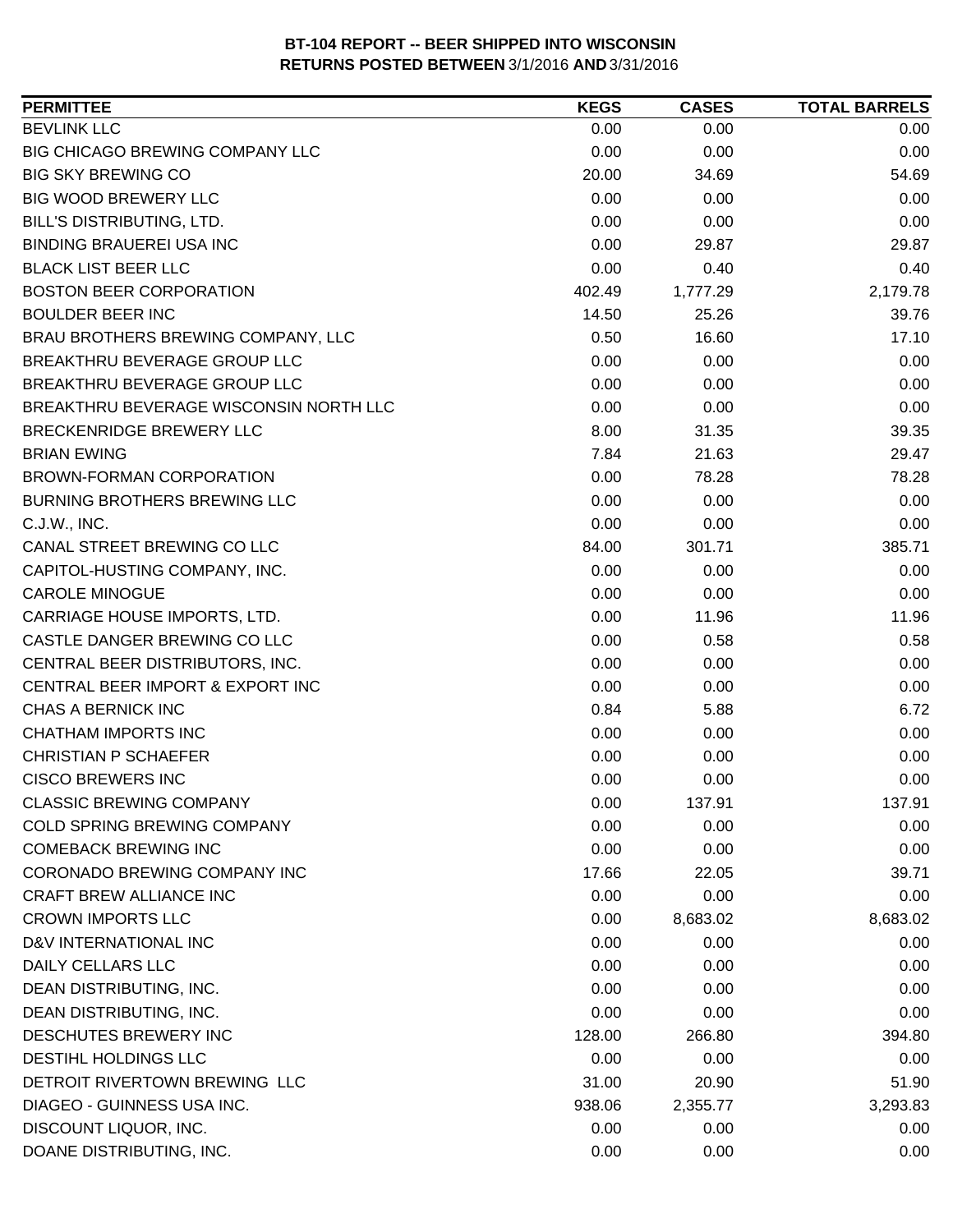| <b>PERMITTEE</b>                             | <b>KEGS</b> | <b>CASES</b> | <b>TOTAL BARRELS</b> |
|----------------------------------------------|-------------|--------------|----------------------|
| DOGFISH HEAD CRAFT BREWERY LLC               | 98.67       | 283.92       | 382.59               |
| DOLCE BEVERAGE GROUP LLC                     | 0.00        | 0.00         | 0.00                 |
| <b>DOYNA LTD</b>                             | 0.00        | 0.00         | 0.00                 |
| DUVEL MOORTGAT USA LTD                       | 5.05        | 36.89        | 41.94                |
| E & J GALLO WINERY                           | 0.00        | 66.07        | 66.07                |
| EASTERN LIQUORS USA INC                      | 0.00        | 0.00         | 0.00                 |
| EINSTOK BEER COMPANY LP                      | 0.00        | 0.00         | 0.00                 |
| EL DORADO BEVERAGE CO                        | 0.00        | 0.00         | 0.00                 |
| EPIC BREWING COMPANY LLC                     | 104.30      | 110.59       | 214.89               |
| EPIC BREWING COMPANY LLC                     | 0.00        | 0.00         | 0.00                 |
| FABIANO BROTHERS - WISCONSIN LLC             | 0.00        | 0.00         | 0.00                 |
| FIRESTONE WALKER LLC                         | 0.00        | 0.00         | 0.00                 |
| FLANIGAN DISTRIBUTING OF DOOR COUNTY, INC.   | 0.00        | 0.00         | 0.00                 |
| <b>FLAT EARTH HOLDINGS LLC</b>               | 0.00        | 0.00         | 0.00                 |
| FLYING DOG BREWERY LLLP                      | 0.00        | 0.00         | 0.00                 |
| FOUR SEASONS BEER DISTRIBUTORS INC           | 0.00        | 0.00         | 0.00                 |
| FRANK BEER DISTRIBUTORS, INC.                | 0.00        | 0.00         | 0.00                 |
| FRANK BEER SOUTH LLC                         | 0.00        | 0.00         | 0.00                 |
| FRANK LIQUOR COMPANY, INC.                   | 0.00        | 0.00         | 0.00                 |
| FRANK LIQUORS OF LA CROSSE, INC.             | 0.00        | 0.00         | 0.00                 |
| FRANKENMUTH BREWING COMPANY                  | 0.00        | 0.00         | 0.00                 |
| FRED R KARM JR                               | 0.00        | 0.00         | 0.00                 |
| FULTON STREET BREWERY LLC                    | 0.00        | 0.00         | 0.00                 |
| <b>G K SKAGGS INC</b>                        | 0.00        | 0.00         | 0.00                 |
| <b>GARY'S CORPORATION OF OAK CREEK</b>       | 0.00        | 0.00         | 0.00                 |
| GB SALES MILWAUKEE, INC.                     | 0.00        | 0.00         | 0.00                 |
| GELOSO BEVERAGE GROUP LLC                    | 0.00        | 30.72        | 30.72                |
| GENERAL BEER DISTRIBUTORS CO.                | 0.00        | 0.00         | 0.00                 |
| GENERAL BEER-NORTHEAST INC                   | 0.00        | 0.00         | 0.00                 |
| GENERAL BEER-NORTHEAST INC                   | 0.00        | 0.00         | 0.00                 |
| GENERAL BEER-NORTHWEST, INC.                 | 0.00        | 0.00         | 0.00                 |
| GENERAL BEER-NORTHWEST, INC.                 | 0.00        | 0.00         | 0.00                 |
| GENERAL BEVERAGE SALES CO- OSHKOSH           | 0.00        | 0.00         | 0.00                 |
| <b>GENERAL BEVERAGE SALES CO.</b>            | 0.00        | 0.00         | 0.00                 |
| <b>GENERAL BEVERAGE SALES CO.- MILWAUKEE</b> | 0.00        | 0.00         | 0.00                 |
| <b>GFBC INC</b>                              | 0.00        | 0.00         | 0.00                 |
| <b>GLOBAL VILLAGE IMPORTS LLC</b>            | 0.00        | 0.00         | 0.00                 |
| <b>GREGORY S HARDMAN</b>                     | 0.00        | 0.00         | 0.00                 |
| <b>GTBC LLC</b>                              | 0.00        | 0.00         | 0.00                 |
| H C FOODS CO LTD                             | 0.00        | 0.00         | 0.00                 |
| <b>HALES ALES LTD</b>                        | 0.00        | 0.00         | 0.00                 |
| HARVEST MOON BREWING LLP                     | 0.00        | 0.00         | 0.00                 |
| HEINEKEN USA INCORPORATED                    | 130.43      | 2,951.71     | 3,082.14             |
| HENDRICKS BEVERAGE, INC.                     | 0.00        | 0.00         | 0.00                 |
| HIGH COUNTRY BREWERY INC                     | 0.00        | 0.00         | 0.00                 |
|                                              |             |              |                      |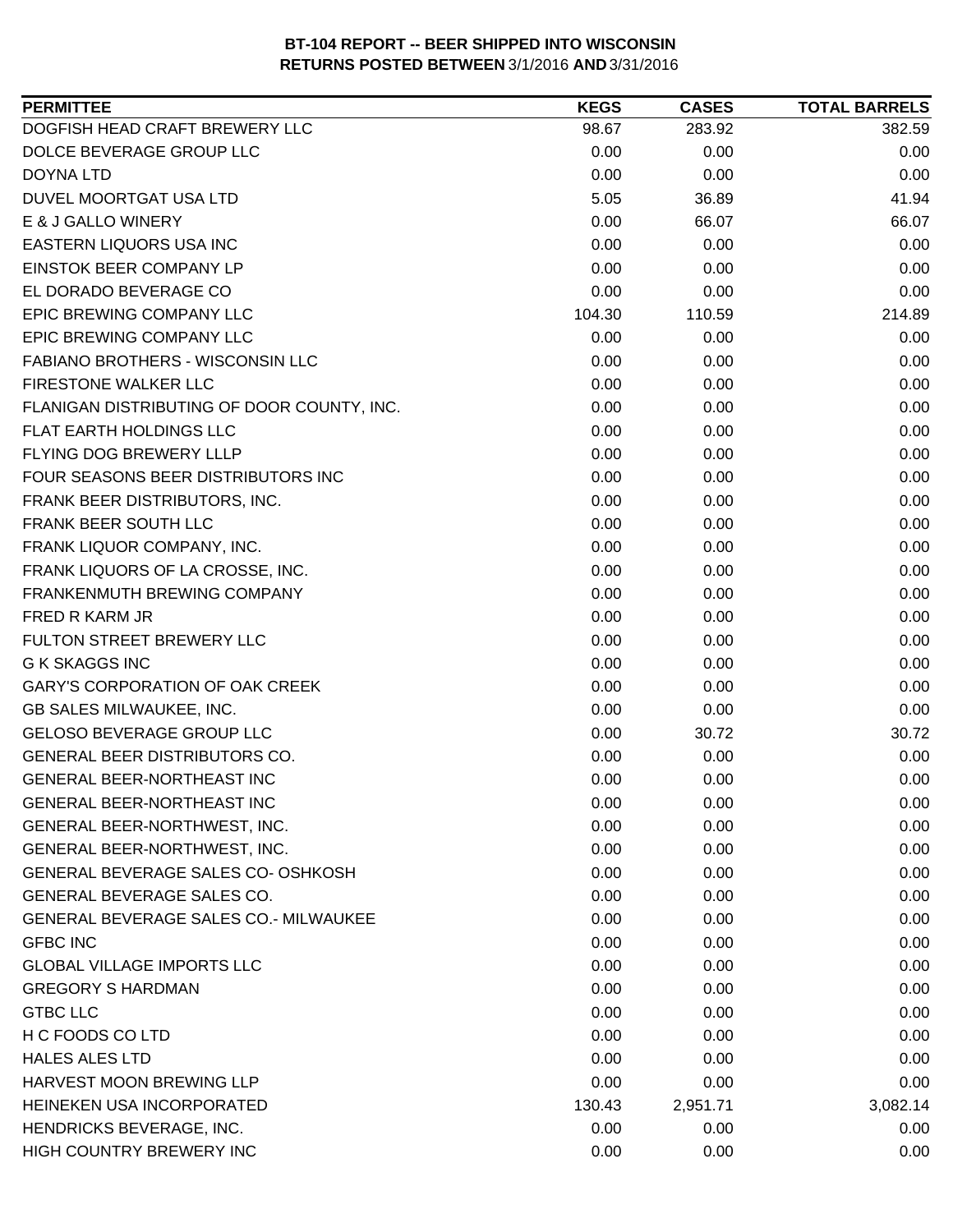| <b>PERMITTEE</b>                      | <b>KEGS</b> | <b>CASES</b> | <b>TOTAL BARRELS</b> |
|---------------------------------------|-------------|--------------|----------------------|
| HOME BREW MART INC                    | 70.53       | 219.55       | 290.08               |
| <b>ILLYRIAN IMPORT INC</b>            | 0.00        | 0.00         | 0.00                 |
| <b>INDEED BREWING COMPANY LLC</b>     | 0.50        | 0.84         | 1.34                 |
| <b>INDIAN PEAKS BREWING COMPANY</b>   | 60.00       | 137.00       | 197.00               |
| INDIAN RIVER BEVERAGE CORPORATION     | 0.00        | 0.00         | 0.00                 |
| IRL, INCORPORATED                     | 0.00        | 0.00         | 0.00                 |
| <b>JAW PROPERTIES LLC</b>             | 0.00        | 0.00         | 0.00                 |
| <b>JDZ INC</b>                        | 8.35        | 7.58         | 15.93                |
| <b>JOHN J COLLETTI</b>                | 0.00        | 0.00         | 0.00                 |
| JOHNSON BROTHERS OF WISCONSIN INC     | 0.00        | 0.00         | 0.00                 |
| JOM WINE & SPIRITS INC                | 0.00        | 3.96         | 3.96                 |
| JOSEPH JAMES BREWING CO INC           | 0.00        | 0.00         | 0.00                 |
| <b>KAREN HOLTON</b>                   | 0.00        | 0.00         | 0.00                 |
| KAY BEER DISTRIBUTING, INC.           | 0.00        | 0.00         | 0.00                 |
| KEWEENAW BREWING CO LLC               | 39.25       | 19.60        | 58.85                |
| KOJIMA & INTERNATIONAL ASSOCIATES INC | 0.00        | 0.00         | 0.00                 |
| <b>KYSELA PERE ET FILS LTD</b>        | 0.00        | 0.00         | 0.00                 |
| LA CROSSE BEVERAGE LLC                | 0.00        | 0.00         | 0.00                 |
| LABATT USA OPERATING CO LLC           | 22.16       | 2,026.97     | 2,049.13             |
| <b>LAGUNITAS BREWING CO</b>           | 265.00      | 294.32       | 559.32               |
| LAKE SUPERIOR BREWING CO LLC          | 1.33        | 1.52         | 2.85                 |
| LARRY'S DISTRIBUTING CO., INC.        | 0.00        | 0.00         | 0.00                 |
| LEAMON MERCANTILE CO. CORP            | 0.00        | 0.00         | 0.00                 |
| LEE BEVERAGE OF WISCONSIN LLC         | 0.00        | 0.00         | 0.00                 |
| LEE BEVERAGE OF WISCONSIN LLC         | 0.00        | 0.00         | 0.00                 |
| LEE BEVERAGE OF WISCONSIN LLC         | 0.00        | 0.00         | 0.00                 |
| LEFT COAST BREWING CO                 | 14.74       | 16.17        | 30.91                |
| LIFT BRIDGE BREWING TECHNOLOGIES LLC  | 9.50        | 5.09         | 14.59                |
| LOUIS GLUNZ BEER INC                  | 18.43       | 91.56        | 109.99               |
| MAD RIVER BREWING COMPANY INC         | 0.00        | 0.00         | 0.00                 |
| <b>MANKATO BREWERY LLC</b>            | 0.00        | 0.00         | 0.00                 |
| MANNEKEN-BRUSSEL IMPORTS INC          | 0.00        | 15.65        | 15.65                |
| <b>MARK ANTHONY BRANDS INC</b>        | 0.00        | 238.25       | 238.25               |
| MASSACHUSETTS BEVERAGE ALLIANCE LLC   | 0.00        | 0.00         | 0.00                 |
| <b>MATT BREWING CO INC</b>            | 0.00        | 0.00         | 0.00                 |
| MERCHANT DU VIN CORPORATION           | 1.28        | 8.18         | 9.46                 |
| METROPOLITAN BREWING LLC              | 12.17       | 7.85         | 20.02                |
| <b>MHW LTD</b>                        | 15.60       | 30.52        | 46.12                |
| MICHAEL G ANSAY                       | 0.00        | 0.00         | 0.00                 |
| MICHAUD DISTRIBUTING INC              | 0.00        | 0.00         | 0.00                 |
| MID-WISCONSIN BEVERAGE, INC.          | 0.00        | 0.00         | 0.00                 |
| MILLER BEER OF THE NORTHWOODS, INC.   | 0.00        | 0.00         | 0.00                 |
| <b>MILLERCOORS LLC</b>                | 1,090.50    | 5,623.34     | 6,713.84             |
| MILLERCOORS LLC                       | 772.99      | 11,051.45    | 11,824.44            |
| MILLSTREAM INVESTMENTS INC            | 0.00        | 0.00         | 0.00                 |
|                                       |             |              |                      |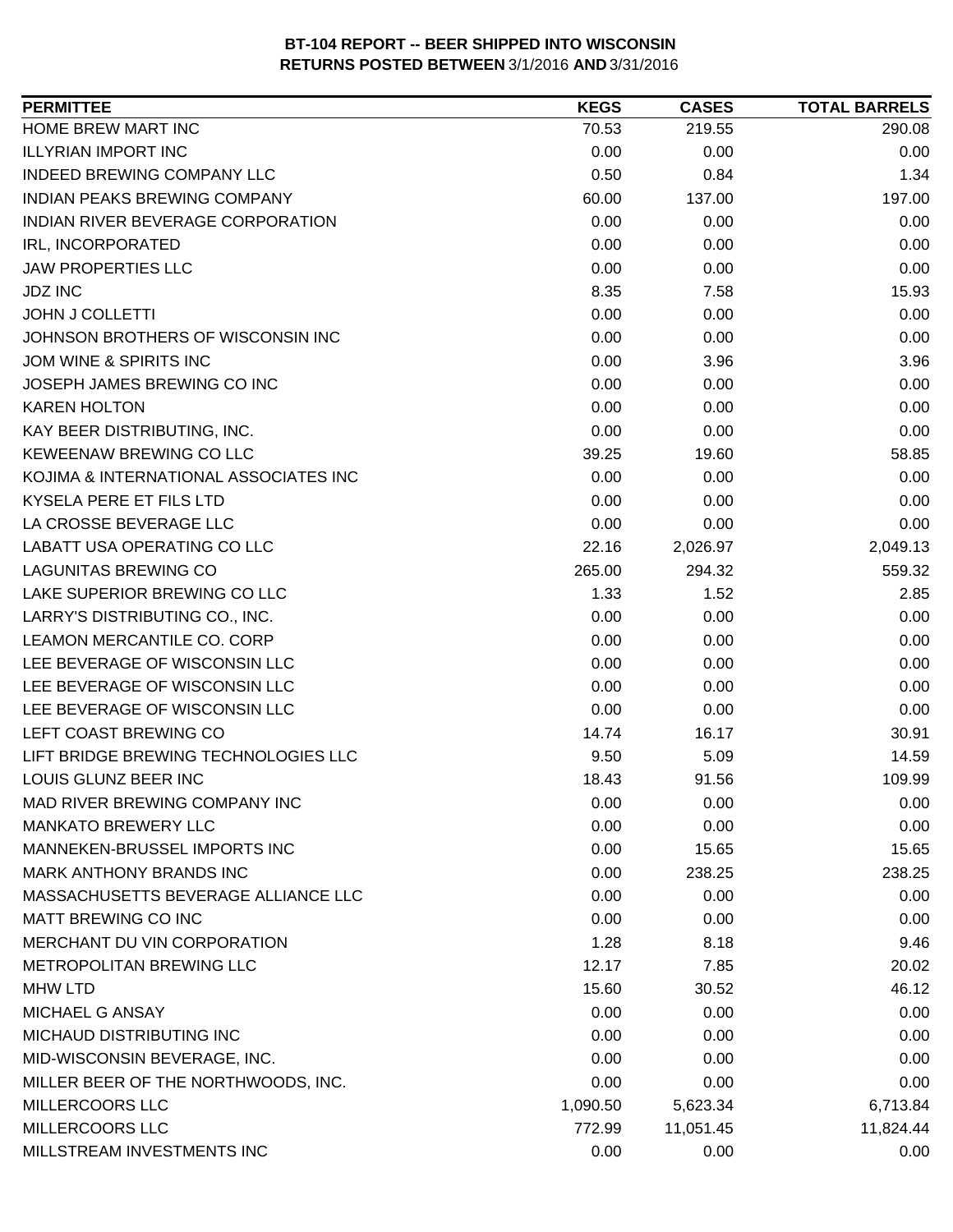| MOR-DALL ENTERPRISES INC.<br>0.00<br>0.00<br>0.00<br>MOTHER LODE BREWING LLC<br>0.00<br>0.00<br>0.00<br>MOUNTAINEER HOLDINGS LLC<br>0.00<br>0.00<br>0.00<br><b>MOYLANS BREWING CO LTD</b><br>10.65<br>7.74<br>18.39<br>0.00<br>MUTUAL WHOLESALE LIQUOR INC<br>0.00<br>0.00<br>NDC SYSTEMS LP<br>28.50<br>28.50<br>0.00<br>NEBRASKA BREWING CO INC<br>19.33<br>10.87<br>30.20<br>0.00<br>0.00<br>0.00<br>NEEDHAM DISTRIBUTING CO., INC.<br>NEW BELGIUM BREWING COMPANY INC<br>332.98<br>883.80<br>1,216.78<br>NEW HOLLAND BREWING CO LLC<br>32.37<br>11.17<br>21.20<br>NEW PLANET BEER COMPANY<br>0.00<br>0.00<br>0.00<br>0.00<br>NEW YORK MUTUAL TRADING CO INC<br>4.08<br>4.08<br>NOELKE DISTRIBUTORS, INC.<br>0.00<br>0.00<br>0.00<br>NORTH COAST BREWING CO INC<br>27.00<br>67.08<br>94.08<br>NORTHWEST BEVERAGES, INC.<br>0.00<br>0.00<br>0.00<br>NOUVEAU VENTURES LLC<br>0.00<br>0.00<br>0.00<br>0.00<br>OFF-KILTER BREWING INC<br>0.00<br>0.00<br>ONION PUB & BREWERY INC<br>0.00<br>0.00<br>0.00<br>OREGON BREWING COMPANY INC<br>20.44<br>28.16<br>48.60<br>0.00<br>OTT SCHWEITZER DISTRIBUTORSHIP, INC.<br>0.00<br>0.00<br>1,470.96<br>0.00<br>1,470.96<br>PABST BREWING COMPANY<br>PAMPA BEVERAGES LLC<br>0.00<br>0.00<br>0.00<br>PARADOX BEER COMPANY INC<br>0.00<br>10.22<br>10.22<br>PARK RIDGE DISTRIBUTING, INC.<br>0.00<br>0.00<br>0.00<br>0.00<br>PATERNO IMPORTS LTD<br>0.00<br>0.00<br>PAULANER USA LLC<br>245.93<br>214.92<br>460.85<br>PEHLER DISTRIBUTING, INC.<br>0.00<br>0.00<br>0.00<br>PERENNIAL PARTNERS LLC<br>7.51<br>4.30<br>11.81<br>0.00<br>0.00<br>PHIL KNUTSEN<br>0.00<br>PHILLIPS WINE COMPANY<br>0.00<br>0.00<br>0.00<br>PRO-LIQUITECH LLC<br>0.00<br>0.00<br>0.00<br>PROST BREWING COMPANY LLC<br>42.00<br>15.68<br>57.68<br>RANGE BEVERAGE, INCORPORATED<br>0.00<br>0.00<br>0.00<br>RATAS WHOLESALE LIQUOR COMPANY<br>0.00<br>0.00<br>0.00<br><b>RAVEN BRANDS INC</b><br>0.00<br>0.00<br>0.00<br><b>REINHARD PUCHERT</b><br>0.00<br>0.00<br>0.00<br>RENEGADE BREWING COMPANY LLC<br>0.00<br>0.00<br>0.00<br>RICHARD D KATECHIS<br>148.09<br>182.75<br>34.66<br>RIVER CITY DISTRIBUTING CO., INC.<br>0.00<br>0.00<br>0.00<br>ROZANE B ZAMBRANO<br>0.00<br>0.00<br>0.00<br>S & H INDEPENDENT PREMIUM BRANDS LLC<br>563.63<br>0.00<br>563.63<br>S. & S. DISTRIBUTING, INC.<br>0.00<br>0.00<br>0.00<br>S. & S. DISTRIBUTING, INC.<br>0.00<br>0.00<br>0.00<br>SABEMOS BEVERAGES LLC<br>0.00<br>16.54<br>16.54<br>SAPPORO USA INC<br>9.69<br>27.26<br>17.57 | <b>PERMITTEE</b> | <b>KEGS</b> | <b>CASES</b> | <b>TOTAL BARRELS</b> |
|---------------------------------------------------------------------------------------------------------------------------------------------------------------------------------------------------------------------------------------------------------------------------------------------------------------------------------------------------------------------------------------------------------------------------------------------------------------------------------------------------------------------------------------------------------------------------------------------------------------------------------------------------------------------------------------------------------------------------------------------------------------------------------------------------------------------------------------------------------------------------------------------------------------------------------------------------------------------------------------------------------------------------------------------------------------------------------------------------------------------------------------------------------------------------------------------------------------------------------------------------------------------------------------------------------------------------------------------------------------------------------------------------------------------------------------------------------------------------------------------------------------------------------------------------------------------------------------------------------------------------------------------------------------------------------------------------------------------------------------------------------------------------------------------------------------------------------------------------------------------------------------------------------------------------------------------------------------------------------------------------------------------------------------------------------------------------------------------------------------------------------------------------------------------------------------------------------------------------------------------------------------------------------------------------------------------------------------------------------------------------------------------------------------------------------------------------------------------------------------------|------------------|-------------|--------------|----------------------|
|                                                                                                                                                                                                                                                                                                                                                                                                                                                                                                                                                                                                                                                                                                                                                                                                                                                                                                                                                                                                                                                                                                                                                                                                                                                                                                                                                                                                                                                                                                                                                                                                                                                                                                                                                                                                                                                                                                                                                                                                                                                                                                                                                                                                                                                                                                                                                                                                                                                                                             |                  |             |              |                      |
|                                                                                                                                                                                                                                                                                                                                                                                                                                                                                                                                                                                                                                                                                                                                                                                                                                                                                                                                                                                                                                                                                                                                                                                                                                                                                                                                                                                                                                                                                                                                                                                                                                                                                                                                                                                                                                                                                                                                                                                                                                                                                                                                                                                                                                                                                                                                                                                                                                                                                             |                  |             |              |                      |
|                                                                                                                                                                                                                                                                                                                                                                                                                                                                                                                                                                                                                                                                                                                                                                                                                                                                                                                                                                                                                                                                                                                                                                                                                                                                                                                                                                                                                                                                                                                                                                                                                                                                                                                                                                                                                                                                                                                                                                                                                                                                                                                                                                                                                                                                                                                                                                                                                                                                                             |                  |             |              |                      |
|                                                                                                                                                                                                                                                                                                                                                                                                                                                                                                                                                                                                                                                                                                                                                                                                                                                                                                                                                                                                                                                                                                                                                                                                                                                                                                                                                                                                                                                                                                                                                                                                                                                                                                                                                                                                                                                                                                                                                                                                                                                                                                                                                                                                                                                                                                                                                                                                                                                                                             |                  |             |              |                      |
|                                                                                                                                                                                                                                                                                                                                                                                                                                                                                                                                                                                                                                                                                                                                                                                                                                                                                                                                                                                                                                                                                                                                                                                                                                                                                                                                                                                                                                                                                                                                                                                                                                                                                                                                                                                                                                                                                                                                                                                                                                                                                                                                                                                                                                                                                                                                                                                                                                                                                             |                  |             |              |                      |
|                                                                                                                                                                                                                                                                                                                                                                                                                                                                                                                                                                                                                                                                                                                                                                                                                                                                                                                                                                                                                                                                                                                                                                                                                                                                                                                                                                                                                                                                                                                                                                                                                                                                                                                                                                                                                                                                                                                                                                                                                                                                                                                                                                                                                                                                                                                                                                                                                                                                                             |                  |             |              |                      |
|                                                                                                                                                                                                                                                                                                                                                                                                                                                                                                                                                                                                                                                                                                                                                                                                                                                                                                                                                                                                                                                                                                                                                                                                                                                                                                                                                                                                                                                                                                                                                                                                                                                                                                                                                                                                                                                                                                                                                                                                                                                                                                                                                                                                                                                                                                                                                                                                                                                                                             |                  |             |              |                      |
|                                                                                                                                                                                                                                                                                                                                                                                                                                                                                                                                                                                                                                                                                                                                                                                                                                                                                                                                                                                                                                                                                                                                                                                                                                                                                                                                                                                                                                                                                                                                                                                                                                                                                                                                                                                                                                                                                                                                                                                                                                                                                                                                                                                                                                                                                                                                                                                                                                                                                             |                  |             |              |                      |
|                                                                                                                                                                                                                                                                                                                                                                                                                                                                                                                                                                                                                                                                                                                                                                                                                                                                                                                                                                                                                                                                                                                                                                                                                                                                                                                                                                                                                                                                                                                                                                                                                                                                                                                                                                                                                                                                                                                                                                                                                                                                                                                                                                                                                                                                                                                                                                                                                                                                                             |                  |             |              |                      |
|                                                                                                                                                                                                                                                                                                                                                                                                                                                                                                                                                                                                                                                                                                                                                                                                                                                                                                                                                                                                                                                                                                                                                                                                                                                                                                                                                                                                                                                                                                                                                                                                                                                                                                                                                                                                                                                                                                                                                                                                                                                                                                                                                                                                                                                                                                                                                                                                                                                                                             |                  |             |              |                      |
|                                                                                                                                                                                                                                                                                                                                                                                                                                                                                                                                                                                                                                                                                                                                                                                                                                                                                                                                                                                                                                                                                                                                                                                                                                                                                                                                                                                                                                                                                                                                                                                                                                                                                                                                                                                                                                                                                                                                                                                                                                                                                                                                                                                                                                                                                                                                                                                                                                                                                             |                  |             |              |                      |
|                                                                                                                                                                                                                                                                                                                                                                                                                                                                                                                                                                                                                                                                                                                                                                                                                                                                                                                                                                                                                                                                                                                                                                                                                                                                                                                                                                                                                                                                                                                                                                                                                                                                                                                                                                                                                                                                                                                                                                                                                                                                                                                                                                                                                                                                                                                                                                                                                                                                                             |                  |             |              |                      |
|                                                                                                                                                                                                                                                                                                                                                                                                                                                                                                                                                                                                                                                                                                                                                                                                                                                                                                                                                                                                                                                                                                                                                                                                                                                                                                                                                                                                                                                                                                                                                                                                                                                                                                                                                                                                                                                                                                                                                                                                                                                                                                                                                                                                                                                                                                                                                                                                                                                                                             |                  |             |              |                      |
|                                                                                                                                                                                                                                                                                                                                                                                                                                                                                                                                                                                                                                                                                                                                                                                                                                                                                                                                                                                                                                                                                                                                                                                                                                                                                                                                                                                                                                                                                                                                                                                                                                                                                                                                                                                                                                                                                                                                                                                                                                                                                                                                                                                                                                                                                                                                                                                                                                                                                             |                  |             |              |                      |
|                                                                                                                                                                                                                                                                                                                                                                                                                                                                                                                                                                                                                                                                                                                                                                                                                                                                                                                                                                                                                                                                                                                                                                                                                                                                                                                                                                                                                                                                                                                                                                                                                                                                                                                                                                                                                                                                                                                                                                                                                                                                                                                                                                                                                                                                                                                                                                                                                                                                                             |                  |             |              |                      |
|                                                                                                                                                                                                                                                                                                                                                                                                                                                                                                                                                                                                                                                                                                                                                                                                                                                                                                                                                                                                                                                                                                                                                                                                                                                                                                                                                                                                                                                                                                                                                                                                                                                                                                                                                                                                                                                                                                                                                                                                                                                                                                                                                                                                                                                                                                                                                                                                                                                                                             |                  |             |              |                      |
|                                                                                                                                                                                                                                                                                                                                                                                                                                                                                                                                                                                                                                                                                                                                                                                                                                                                                                                                                                                                                                                                                                                                                                                                                                                                                                                                                                                                                                                                                                                                                                                                                                                                                                                                                                                                                                                                                                                                                                                                                                                                                                                                                                                                                                                                                                                                                                                                                                                                                             |                  |             |              |                      |
|                                                                                                                                                                                                                                                                                                                                                                                                                                                                                                                                                                                                                                                                                                                                                                                                                                                                                                                                                                                                                                                                                                                                                                                                                                                                                                                                                                                                                                                                                                                                                                                                                                                                                                                                                                                                                                                                                                                                                                                                                                                                                                                                                                                                                                                                                                                                                                                                                                                                                             |                  |             |              |                      |
|                                                                                                                                                                                                                                                                                                                                                                                                                                                                                                                                                                                                                                                                                                                                                                                                                                                                                                                                                                                                                                                                                                                                                                                                                                                                                                                                                                                                                                                                                                                                                                                                                                                                                                                                                                                                                                                                                                                                                                                                                                                                                                                                                                                                                                                                                                                                                                                                                                                                                             |                  |             |              |                      |
|                                                                                                                                                                                                                                                                                                                                                                                                                                                                                                                                                                                                                                                                                                                                                                                                                                                                                                                                                                                                                                                                                                                                                                                                                                                                                                                                                                                                                                                                                                                                                                                                                                                                                                                                                                                                                                                                                                                                                                                                                                                                                                                                                                                                                                                                                                                                                                                                                                                                                             |                  |             |              |                      |
|                                                                                                                                                                                                                                                                                                                                                                                                                                                                                                                                                                                                                                                                                                                                                                                                                                                                                                                                                                                                                                                                                                                                                                                                                                                                                                                                                                                                                                                                                                                                                                                                                                                                                                                                                                                                                                                                                                                                                                                                                                                                                                                                                                                                                                                                                                                                                                                                                                                                                             |                  |             |              |                      |
|                                                                                                                                                                                                                                                                                                                                                                                                                                                                                                                                                                                                                                                                                                                                                                                                                                                                                                                                                                                                                                                                                                                                                                                                                                                                                                                                                                                                                                                                                                                                                                                                                                                                                                                                                                                                                                                                                                                                                                                                                                                                                                                                                                                                                                                                                                                                                                                                                                                                                             |                  |             |              |                      |
|                                                                                                                                                                                                                                                                                                                                                                                                                                                                                                                                                                                                                                                                                                                                                                                                                                                                                                                                                                                                                                                                                                                                                                                                                                                                                                                                                                                                                                                                                                                                                                                                                                                                                                                                                                                                                                                                                                                                                                                                                                                                                                                                                                                                                                                                                                                                                                                                                                                                                             |                  |             |              |                      |
|                                                                                                                                                                                                                                                                                                                                                                                                                                                                                                                                                                                                                                                                                                                                                                                                                                                                                                                                                                                                                                                                                                                                                                                                                                                                                                                                                                                                                                                                                                                                                                                                                                                                                                                                                                                                                                                                                                                                                                                                                                                                                                                                                                                                                                                                                                                                                                                                                                                                                             |                  |             |              |                      |
|                                                                                                                                                                                                                                                                                                                                                                                                                                                                                                                                                                                                                                                                                                                                                                                                                                                                                                                                                                                                                                                                                                                                                                                                                                                                                                                                                                                                                                                                                                                                                                                                                                                                                                                                                                                                                                                                                                                                                                                                                                                                                                                                                                                                                                                                                                                                                                                                                                                                                             |                  |             |              |                      |
|                                                                                                                                                                                                                                                                                                                                                                                                                                                                                                                                                                                                                                                                                                                                                                                                                                                                                                                                                                                                                                                                                                                                                                                                                                                                                                                                                                                                                                                                                                                                                                                                                                                                                                                                                                                                                                                                                                                                                                                                                                                                                                                                                                                                                                                                                                                                                                                                                                                                                             |                  |             |              |                      |
|                                                                                                                                                                                                                                                                                                                                                                                                                                                                                                                                                                                                                                                                                                                                                                                                                                                                                                                                                                                                                                                                                                                                                                                                                                                                                                                                                                                                                                                                                                                                                                                                                                                                                                                                                                                                                                                                                                                                                                                                                                                                                                                                                                                                                                                                                                                                                                                                                                                                                             |                  |             |              |                      |
|                                                                                                                                                                                                                                                                                                                                                                                                                                                                                                                                                                                                                                                                                                                                                                                                                                                                                                                                                                                                                                                                                                                                                                                                                                                                                                                                                                                                                                                                                                                                                                                                                                                                                                                                                                                                                                                                                                                                                                                                                                                                                                                                                                                                                                                                                                                                                                                                                                                                                             |                  |             |              |                      |
|                                                                                                                                                                                                                                                                                                                                                                                                                                                                                                                                                                                                                                                                                                                                                                                                                                                                                                                                                                                                                                                                                                                                                                                                                                                                                                                                                                                                                                                                                                                                                                                                                                                                                                                                                                                                                                                                                                                                                                                                                                                                                                                                                                                                                                                                                                                                                                                                                                                                                             |                  |             |              |                      |
|                                                                                                                                                                                                                                                                                                                                                                                                                                                                                                                                                                                                                                                                                                                                                                                                                                                                                                                                                                                                                                                                                                                                                                                                                                                                                                                                                                                                                                                                                                                                                                                                                                                                                                                                                                                                                                                                                                                                                                                                                                                                                                                                                                                                                                                                                                                                                                                                                                                                                             |                  |             |              |                      |
|                                                                                                                                                                                                                                                                                                                                                                                                                                                                                                                                                                                                                                                                                                                                                                                                                                                                                                                                                                                                                                                                                                                                                                                                                                                                                                                                                                                                                                                                                                                                                                                                                                                                                                                                                                                                                                                                                                                                                                                                                                                                                                                                                                                                                                                                                                                                                                                                                                                                                             |                  |             |              |                      |
|                                                                                                                                                                                                                                                                                                                                                                                                                                                                                                                                                                                                                                                                                                                                                                                                                                                                                                                                                                                                                                                                                                                                                                                                                                                                                                                                                                                                                                                                                                                                                                                                                                                                                                                                                                                                                                                                                                                                                                                                                                                                                                                                                                                                                                                                                                                                                                                                                                                                                             |                  |             |              |                      |
|                                                                                                                                                                                                                                                                                                                                                                                                                                                                                                                                                                                                                                                                                                                                                                                                                                                                                                                                                                                                                                                                                                                                                                                                                                                                                                                                                                                                                                                                                                                                                                                                                                                                                                                                                                                                                                                                                                                                                                                                                                                                                                                                                                                                                                                                                                                                                                                                                                                                                             |                  |             |              |                      |
|                                                                                                                                                                                                                                                                                                                                                                                                                                                                                                                                                                                                                                                                                                                                                                                                                                                                                                                                                                                                                                                                                                                                                                                                                                                                                                                                                                                                                                                                                                                                                                                                                                                                                                                                                                                                                                                                                                                                                                                                                                                                                                                                                                                                                                                                                                                                                                                                                                                                                             |                  |             |              |                      |
|                                                                                                                                                                                                                                                                                                                                                                                                                                                                                                                                                                                                                                                                                                                                                                                                                                                                                                                                                                                                                                                                                                                                                                                                                                                                                                                                                                                                                                                                                                                                                                                                                                                                                                                                                                                                                                                                                                                                                                                                                                                                                                                                                                                                                                                                                                                                                                                                                                                                                             |                  |             |              |                      |
|                                                                                                                                                                                                                                                                                                                                                                                                                                                                                                                                                                                                                                                                                                                                                                                                                                                                                                                                                                                                                                                                                                                                                                                                                                                                                                                                                                                                                                                                                                                                                                                                                                                                                                                                                                                                                                                                                                                                                                                                                                                                                                                                                                                                                                                                                                                                                                                                                                                                                             |                  |             |              |                      |
|                                                                                                                                                                                                                                                                                                                                                                                                                                                                                                                                                                                                                                                                                                                                                                                                                                                                                                                                                                                                                                                                                                                                                                                                                                                                                                                                                                                                                                                                                                                                                                                                                                                                                                                                                                                                                                                                                                                                                                                                                                                                                                                                                                                                                                                                                                                                                                                                                                                                                             |                  |             |              |                      |
|                                                                                                                                                                                                                                                                                                                                                                                                                                                                                                                                                                                                                                                                                                                                                                                                                                                                                                                                                                                                                                                                                                                                                                                                                                                                                                                                                                                                                                                                                                                                                                                                                                                                                                                                                                                                                                                                                                                                                                                                                                                                                                                                                                                                                                                                                                                                                                                                                                                                                             |                  |             |              |                      |
|                                                                                                                                                                                                                                                                                                                                                                                                                                                                                                                                                                                                                                                                                                                                                                                                                                                                                                                                                                                                                                                                                                                                                                                                                                                                                                                                                                                                                                                                                                                                                                                                                                                                                                                                                                                                                                                                                                                                                                                                                                                                                                                                                                                                                                                                                                                                                                                                                                                                                             |                  |             |              |                      |
|                                                                                                                                                                                                                                                                                                                                                                                                                                                                                                                                                                                                                                                                                                                                                                                                                                                                                                                                                                                                                                                                                                                                                                                                                                                                                                                                                                                                                                                                                                                                                                                                                                                                                                                                                                                                                                                                                                                                                                                                                                                                                                                                                                                                                                                                                                                                                                                                                                                                                             |                  |             |              |                      |
|                                                                                                                                                                                                                                                                                                                                                                                                                                                                                                                                                                                                                                                                                                                                                                                                                                                                                                                                                                                                                                                                                                                                                                                                                                                                                                                                                                                                                                                                                                                                                                                                                                                                                                                                                                                                                                                                                                                                                                                                                                                                                                                                                                                                                                                                                                                                                                                                                                                                                             |                  |             |              |                      |
|                                                                                                                                                                                                                                                                                                                                                                                                                                                                                                                                                                                                                                                                                                                                                                                                                                                                                                                                                                                                                                                                                                                                                                                                                                                                                                                                                                                                                                                                                                                                                                                                                                                                                                                                                                                                                                                                                                                                                                                                                                                                                                                                                                                                                                                                                                                                                                                                                                                                                             |                  |             |              |                      |
|                                                                                                                                                                                                                                                                                                                                                                                                                                                                                                                                                                                                                                                                                                                                                                                                                                                                                                                                                                                                                                                                                                                                                                                                                                                                                                                                                                                                                                                                                                                                                                                                                                                                                                                                                                                                                                                                                                                                                                                                                                                                                                                                                                                                                                                                                                                                                                                                                                                                                             |                  |             |              |                      |
|                                                                                                                                                                                                                                                                                                                                                                                                                                                                                                                                                                                                                                                                                                                                                                                                                                                                                                                                                                                                                                                                                                                                                                                                                                                                                                                                                                                                                                                                                                                                                                                                                                                                                                                                                                                                                                                                                                                                                                                                                                                                                                                                                                                                                                                                                                                                                                                                                                                                                             |                  |             |              |                      |
|                                                                                                                                                                                                                                                                                                                                                                                                                                                                                                                                                                                                                                                                                                                                                                                                                                                                                                                                                                                                                                                                                                                                                                                                                                                                                                                                                                                                                                                                                                                                                                                                                                                                                                                                                                                                                                                                                                                                                                                                                                                                                                                                                                                                                                                                                                                                                                                                                                                                                             |                  |             |              |                      |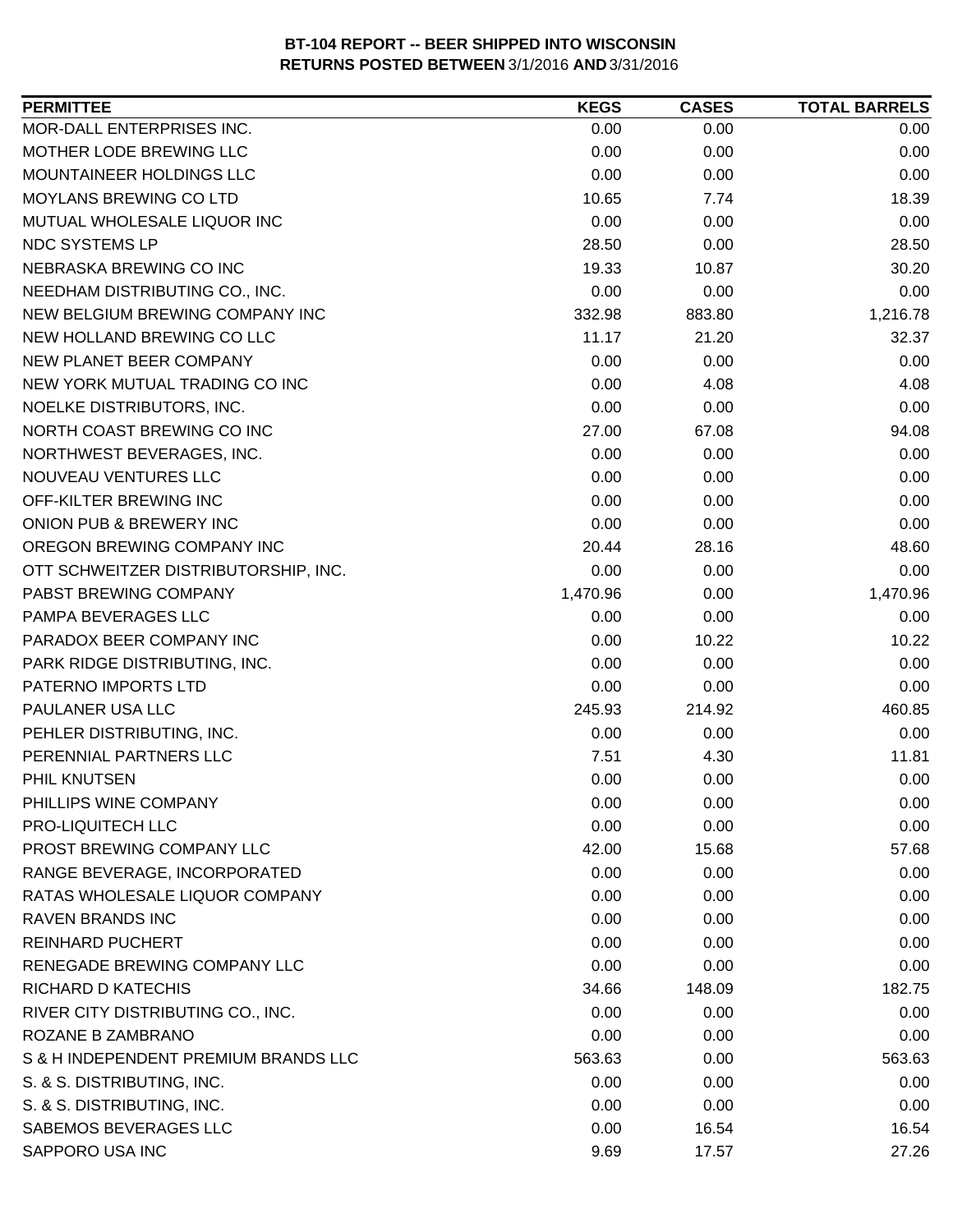| <b>PERMITTEE</b>                        | <b>KEGS</b> | <b>CASES</b> | <b>TOTAL BARRELS</b> |
|-----------------------------------------|-------------|--------------|----------------------|
| SARATOGA LIQUOR CO., INC.               | 0.00        | 0.00         | 0.00                 |
| SAUGATUCK BREWING COMPANY INC           | 1.67        | 18.87        | 20.54                |
| SCHNEIDER DISTRIBUTING CO., INC.        | 0.00        | 0.00         | 0.00                 |
| SCUTTLEBUTT BREWING CO LLC              | 0.00        | 0.00         | 0.00                 |
| <b>SHANE WELCH</b>                      | 0.00        | 0.00         | 0.00                 |
| SHELTON BROTHERS INC                    | 3.33        | 7.14         | 10.47                |
| <b>SHORTS BREWING COMPANY</b>           | 0.00        | 0.00         | 0.00                 |
| SIERRA NEVADA BREWING COMPANY           | 74.61       | 672.73       | 747.34               |
| SINGHA NORTH AMERICA INC                | 0.00        | 0.00         | 0.00                 |
| SMUTTYNOSE BREWING CO INC               | 0.00        | 5.08         | 5.08                 |
| SOLEMN OATH BREWERY LLC                 | 0.00        | 0.00         | 0.00                 |
| SOUTHERN TIER BREWING COMPANY II LLC    | 6.50        | 40.06        | 46.56                |
| SRB OPERATIONS LLC                      | 0.00        | 0.00         | 0.00                 |
| ST KILLIAN IMPORTING CO INC             | 16.87       | 82.45        | 99.32                |
| STANLEY STAWSKI DIST CO INC             | 0.00        | 11.20        | 11.20                |
| STEINBECK BREWING COMPANY               | 0.00        | 0.00         | 0.00                 |
| SUMMIT BREWING COMPANY                  | 125.88      | 219.46       | 345.34               |
| <b>SUPERIOR BEVERAGES LLC</b>           | 0.00        | 0.00         | 0.00                 |
| SURLY BREWING COMPANY                   | 266.50      | 240.56       | 507.06               |
| <b>SURVILLE ENTERPRISES CORP</b>        | 0.00        | 0.00         | 0.00                 |
| SYLWESTER KOLAKOWSKI                    | 0.00        | 0.00         | 0.00                 |
| TALLGRASS BREWING COMPANY INC           | 42.08       | 64.15        | 106.23               |
| THE BRUERY LLC                          | 6.67        | 21.94        | 28.61                |
| THE GAMBRINUS COMPANY                   | 35.00       | 78.38        | 113.38               |
| THE GREAT LAKES BREWING CO              | 51.83       | 61.85        | 113.68               |
| THE R.S. LIPMAN COMPANY                 | 0.00        | 0.00         | 0.00                 |
| THE VETERAN BEVERAGE COMPANY            | 0.00        | 600.00       | 600.00               |
| THREE FLOYDS BREWING LLC                | 89.16       | 115.05       | 204.21               |
| <b>TODD FYTEN</b>                       | 0.00        | 102.00       | 102.00               |
| <b>TOPPLING GOLIATH INC</b>             | 7.25        | 161.95       | 169.20               |
| TRIANGLE DISTRIBUTING COMPANY, INC.     | 0.00        | 0.00         | 0.00                 |
| TWO BROTHERS BREWING COMPANY            | 41.00       | 67.07        | 108.07               |
| UINTA BREWING COMPANY                   | 16.00       | 44.96        | 60.96                |
| UNE ANNEE BREWERY LLC                   | 0.00        | 0.00         | 0.00                 |
| UNITED STATES BEVERAGE LLC              | 18.37       | 93.00        | 111.37               |
| UNITED STATES DISTILLED PRODUCTS CO.    | 0.00        | 45.63        | 45.63                |
| UNITY VIBRATION LIVING KOMBUCHA TEA LLC | 0.00        | 0.00         | 0.00                 |
| UPLAND BREWING COMPANY INC              | 18.16       | 19.62        | 37.78                |
| UTAH BREWERS COOPERATIVE LC             | 0.00        | 0.00         | 0.00                 |
| <b>VERMONT HARD CIDER COMPANY LLC</b>   | 0.00        | 0.00         | 0.00                 |
| <b>VICTORY BREWING COMPANY</b>          | 23.00       | 30.48        | 53.48                |
| WARSTEINER IMPORTERS AGENCY INC         | 5.11        | 55.48        | 60.59                |
| <b>WDI LLC</b>                          | 0.00        | 0.00         | 0.00                 |
| <b>WDI LLC</b>                          | 0.00        | 0.00         | 0.00                 |
| <b>WEIN BAUER INC</b>                   | 0.00        | 0.00         | 0.00                 |